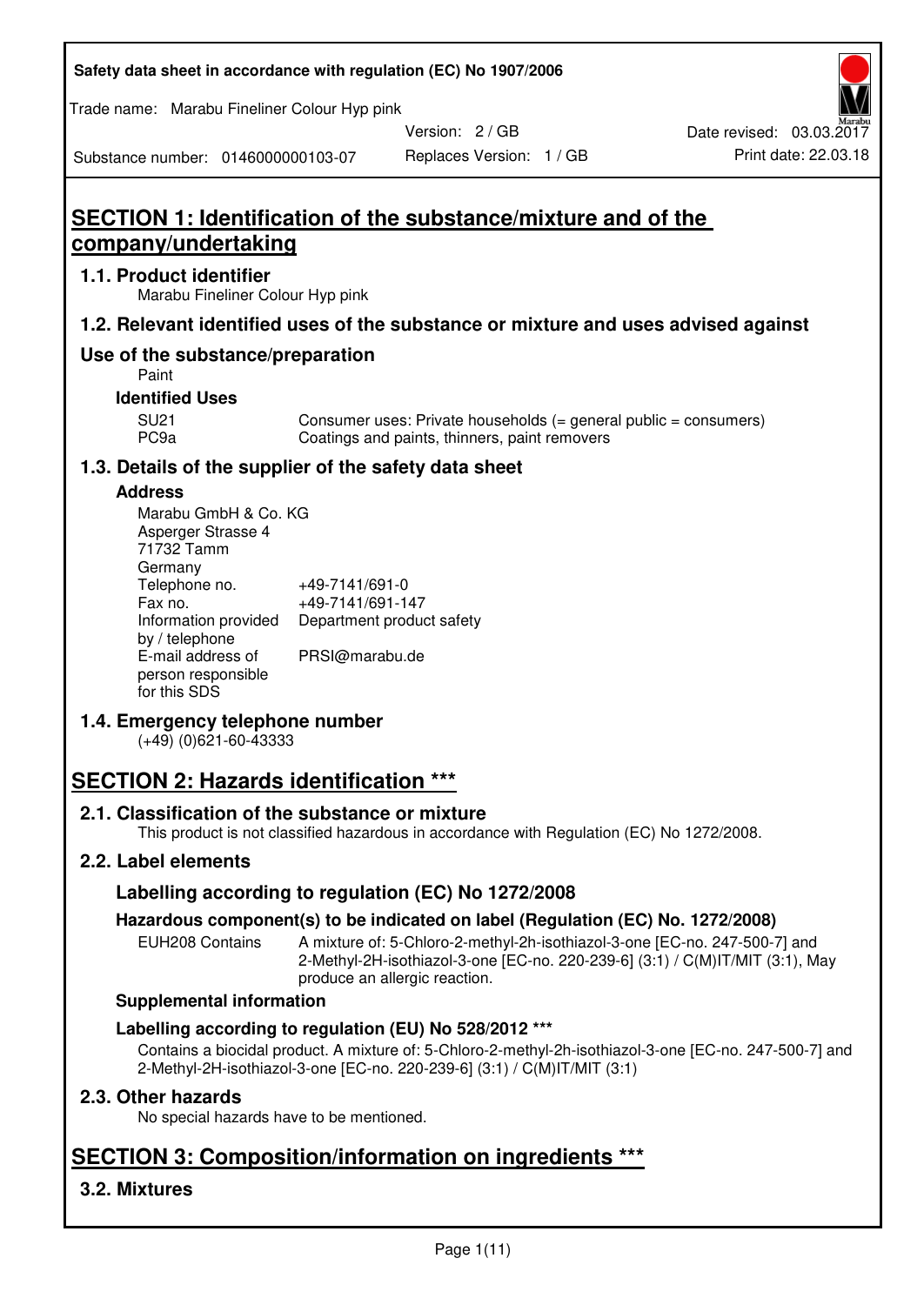| Safety data sheet in accordance with regulation (EC) No 1907/2006                                                                                                 |                                                                                                                             |                              |                                                      |                                                         |      |                                                  |
|-------------------------------------------------------------------------------------------------------------------------------------------------------------------|-----------------------------------------------------------------------------------------------------------------------------|------------------------------|------------------------------------------------------|---------------------------------------------------------|------|--------------------------------------------------|
| Trade name: Marabu Fineliner Colour Hyp pink                                                                                                                      |                                                                                                                             |                              |                                                      |                                                         |      |                                                  |
| Substance number: 0146000000103-07                                                                                                                                |                                                                                                                             | Version: 2 / GB              |                                                      | Replaces Version: 1 / GB                                |      | Date revised: 03.03.2017<br>Print date: 22.03.18 |
|                                                                                                                                                                   |                                                                                                                             |                              |                                                      |                                                         |      |                                                  |
| <b>Chemical characterization</b><br>Paint based on water                                                                                                          |                                                                                                                             |                              |                                                      |                                                         |      |                                                  |
| <b>Hazardous ingredients</b>                                                                                                                                      |                                                                                                                             |                              |                                                      |                                                         |      |                                                  |
| <b>Ethanediol</b><br>CAS No.<br>EINECS no.<br>Registration no.<br>Concentration                                                                                   | $107 - 21 - 1$<br>203-473-3<br>01-2119456816-28<br>$>=$                                                                     | 1                            | $\lt$                                                | 10                                                      | $\%$ |                                                  |
|                                                                                                                                                                   |                                                                                                                             |                              |                                                      |                                                         |      |                                                  |
| Classification (Regulation (EC) No. 1272/2008)                                                                                                                    | Acute Tox, 4<br>STOT RE <sub>2</sub>                                                                                        |                              | H302<br>H373                                         |                                                         |      |                                                  |
| <b>Bronopol (INN)</b><br>CAS No.<br>EINECS no.<br>Concentration                                                                                                   | $52 - 51 - 7$<br>200-143-0<br>$>=$                                                                                          | 0,01                         | $\lt$                                                | 0,1                                                     | $\%$ |                                                  |
| Classification (Regulation (EC) No. 1272/2008)                                                                                                                    |                                                                                                                             |                              |                                                      |                                                         |      |                                                  |
|                                                                                                                                                                   | Eye Dam. 1<br>Skin Irrit. 2<br>STOT SE <sub>3</sub><br>Acute Tox. 4<br>Acute Tox. 4<br>Aquatic Acute 1<br>Aquatic Chronic 1 |                              | H318<br>H315<br>H335<br>H302<br>H312<br>H400<br>H410 |                                                         |      |                                                  |
| Concentration limits (Regulation (EC) No. 1272/2008)                                                                                                              | Aquatic Acute 1<br><b>Aquatic Chronic</b><br>1                                                                              | H400<br>H410                 | $M = 10$<br>$M = 1$                                  |                                                         |      |                                                  |
| A mixture of: 5-Chloro-2-methyl-2h-isothiazol-3-one [EC-no. 247-500-7] and<br>2-Methyl-2H-isothiazol-3-one [EC-no. 220-239-6] (3:1) / C(M)IT/MIT (3:1)<br>CAS No. | 55965-84-9                                                                                                                  |                              |                                                      |                                                         |      |                                                  |
| Concentration                                                                                                                                                     |                                                                                                                             |                              | $\,<\,$                                              | 0,0015                                                  | $\%$ |                                                  |
| Classification (Regulation (EC) No. 1272/2008)                                                                                                                    | Acute Tox. 3<br>Aquatic Chronic 1<br>Aquatic Acute 1<br>Skin Sens. 1<br>Skin Corr. 1B<br>Acute Tox. 3<br>Acute Tox. 3       |                              | H331<br>H410<br>H400<br>H317<br>H314<br>H311<br>H301 |                                                         |      |                                                  |
| Concentration limits (Regulation (EC) No. 1272/2008)                                                                                                              |                                                                                                                             |                              |                                                      |                                                         |      |                                                  |
|                                                                                                                                                                   | Skin Corr. 1B<br>Eye Irrit. 2<br>Skin Irrit. 2<br>Skin Sens. 1                                                              | H314<br>H319<br>H315<br>H317 | $>= 0,6$                                             | $= 0,06 < 0,6$<br>$\epsilon = 0.06 < 0.6$<br>$= 0,0015$ |      |                                                  |
| <b>Further ingredients ***</b>                                                                                                                                    |                                                                                                                             |                              |                                                      |                                                         |      |                                                  |
| Glycerol<br>CAS No.<br>EINECS no.<br>Concentration                                                                                                                | $56 - 81 - 5$<br>200-289-5<br>$>=$                                                                                          | 10                           | $\,<\,$                                              | 25                                                      | $\%$ | $[3]$                                            |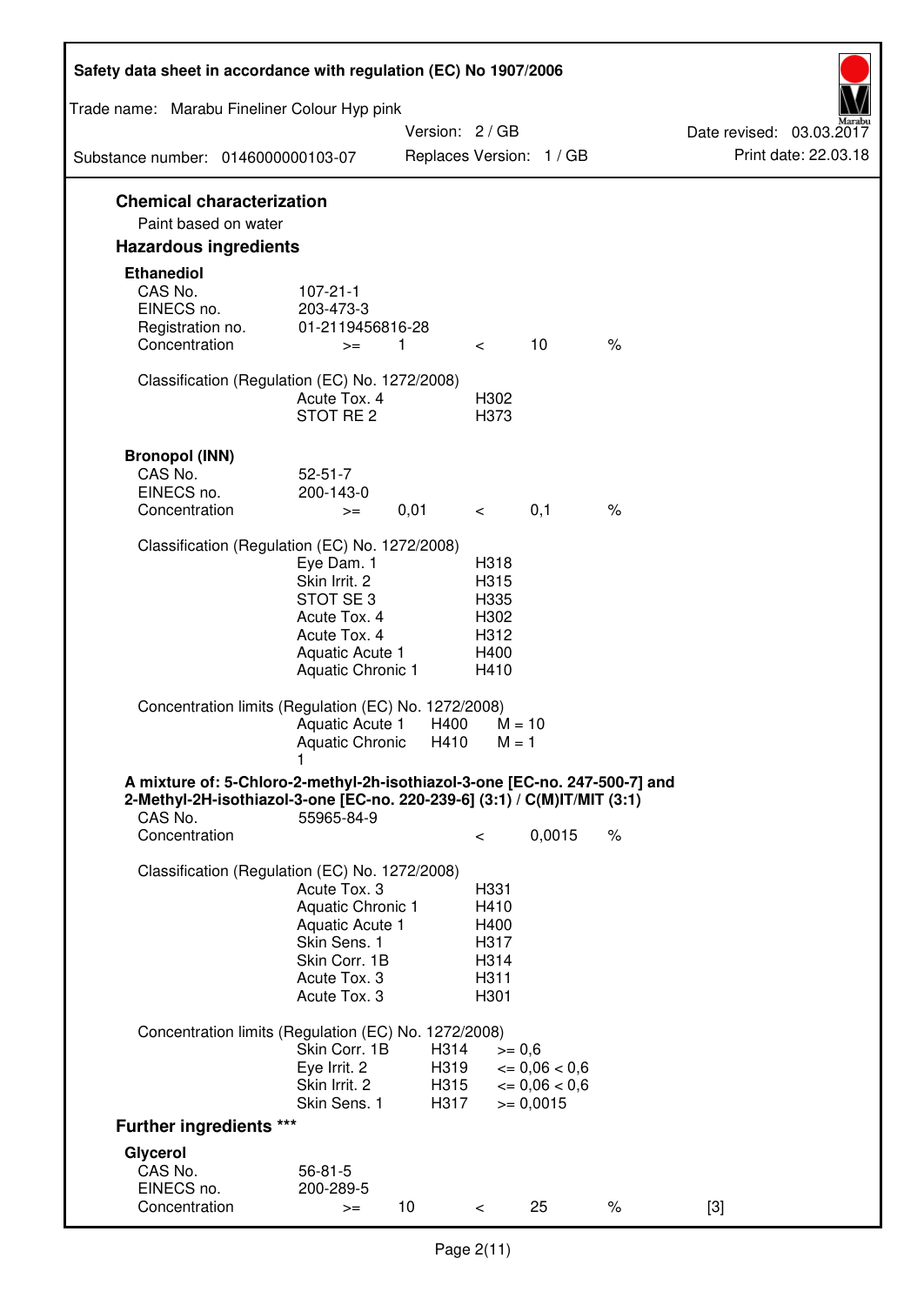| Safety data sheet in accordance with regulation (EC) No 1907/2006                                                       |                                                                                                            |                                                  |
|-------------------------------------------------------------------------------------------------------------------------|------------------------------------------------------------------------------------------------------------|--------------------------------------------------|
| Trade name: Marabu Fineliner Colour Hyp pink                                                                            |                                                                                                            |                                                  |
|                                                                                                                         | Version: 2 / GB                                                                                            | Date revised: 03.03.2017<br>Print date: 22.03.18 |
| Substance number: 0146000000103-07                                                                                      | Replaces Version: 1 / GB                                                                                   |                                                  |
|                                                                                                                         |                                                                                                            |                                                  |
| $\star$                                                                                                                 |                                                                                                            |                                                  |
| $\star$<br>$\star$                                                                                                      |                                                                                                            |                                                  |
| [3] Substance with occupational exposure limits                                                                         |                                                                                                            |                                                  |
| <b>SECTION 4: First aid measures</b>                                                                                    |                                                                                                            |                                                  |
| 4.1. Description of first aid measures                                                                                  |                                                                                                            |                                                  |
| After skin contact                                                                                                      |                                                                                                            |                                                  |
| Wash with plenty of water and soap. Do NOT use solvents or thinners.<br>After eye contact                               |                                                                                                            |                                                  |
|                                                                                                                         | Separate eyelids, wash the eyes thoroughly with water (15 min.). In case of irritation consult an oculist. |                                                  |
| <b>After ingestion</b>                                                                                                  |                                                                                                            |                                                  |
| medical treatment.                                                                                                      | Rinse mouth thoroughly with water. If larger amounts are swallowed or in the event of symptoms take        |                                                  |
| 4.2. Most important symptoms and effects, both acute and delayed<br>Until now no symptoms known so far.                 |                                                                                                            |                                                  |
| 4.3. Indication of any immediate medical attention and special treatment needed                                         |                                                                                                            |                                                  |
| Hints for the physician / treatment<br>Treat symptomatically                                                            |                                                                                                            |                                                  |
| <b>SECTION 5: Firefighting measures</b>                                                                                 |                                                                                                            |                                                  |
| 5.1. Extinguishing media                                                                                                |                                                                                                            |                                                  |
| Suitable extinguishing media<br>Carbon dioxide, Foam, Sand, Water                                                       |                                                                                                            |                                                  |
| 5.2. Special hazards arising from the substance or mixture<br>black smoke                                               | In the event of fire the following can be released: Carbon monoxide (CO); Carbon dioxide (CO2); dense      |                                                  |
| 5.3. Advice for firefighters                                                                                            |                                                                                                            |                                                  |
| <b>Other information</b>                                                                                                |                                                                                                            |                                                  |
|                                                                                                                         | Collect contaminated fire-fighting water separately, must not be discharged into the drains.               |                                                  |
| <b>SECTION 6: Accidental release measures</b>                                                                           |                                                                                                            |                                                  |
| 6.1. Personal precautions, protective equipment and emergency procedures<br>No particular measures required.            |                                                                                                            |                                                  |
| 6.2. Environmental precautions<br>No particular measures required.                                                      |                                                                                                            |                                                  |
| 6.3. Methods and material for containment and cleaning up<br>Clean preferably with a detergent - avoid use of solvents. |                                                                                                            |                                                  |

## **6.4. Reference to other sections**

Information regarding Safe handling, see Section 7. Information regarding personal protective measures, see Section 8. Information regarding waste disposal, see Section 13.

# **SECTION 7: Handling and storage**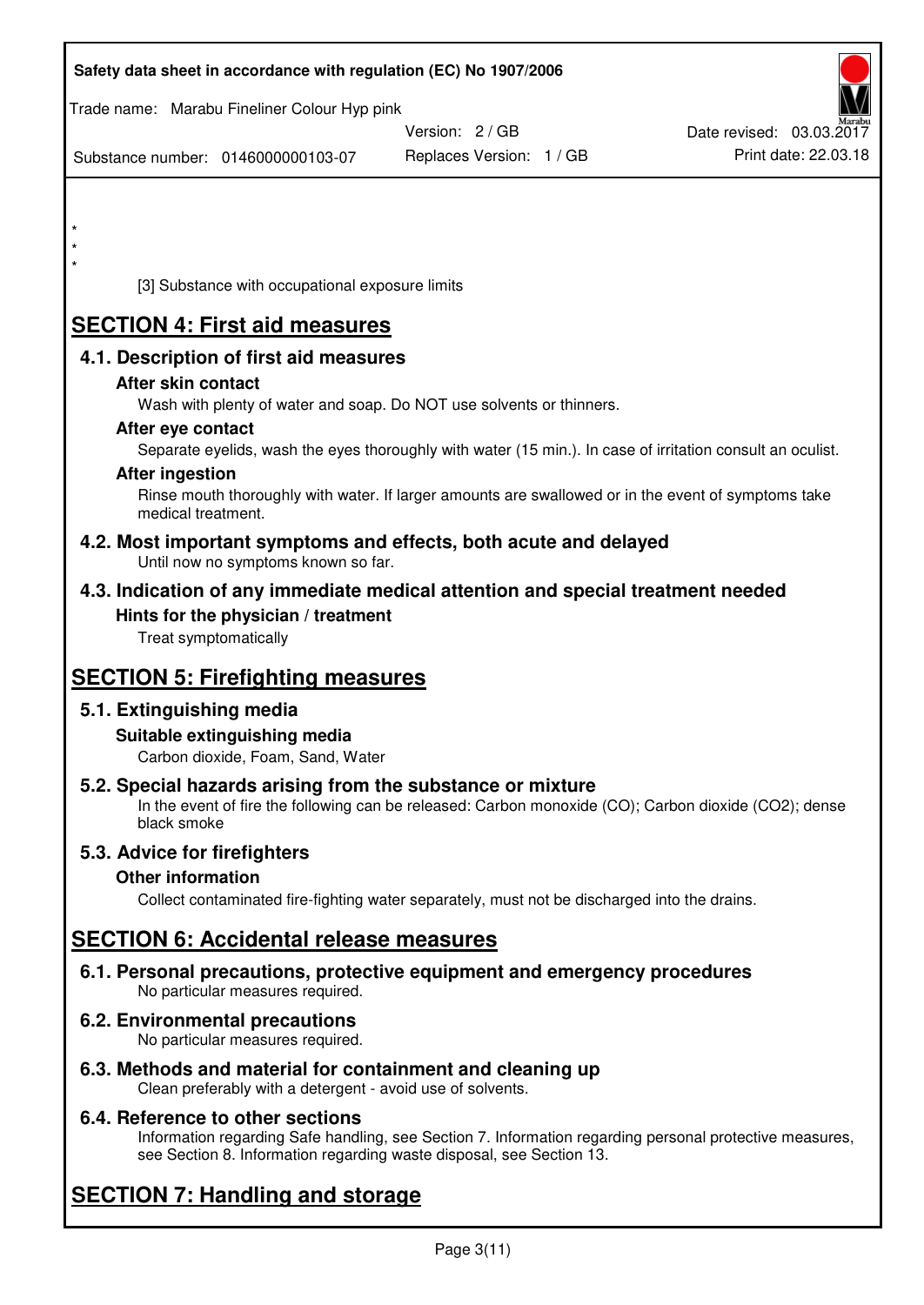| Safety data sheet in accordance with regulation (EC) No 1907/2006                                                                                                                                                                                                                                                                                                  |                                                |                                |                          |  |
|--------------------------------------------------------------------------------------------------------------------------------------------------------------------------------------------------------------------------------------------------------------------------------------------------------------------------------------------------------------------|------------------------------------------------|--------------------------------|--------------------------|--|
| Trade name: Marabu Fineliner Colour Hyp pink                                                                                                                                                                                                                                                                                                                       |                                                |                                |                          |  |
|                                                                                                                                                                                                                                                                                                                                                                    | Version: 2/GB                                  |                                | Date revised: 03.03.2017 |  |
| Substance number: 0146000000103-07                                                                                                                                                                                                                                                                                                                                 |                                                | Replaces Version: 1 / GB       | Print date: 22.03.18     |  |
| 7.1. Precautions for safe handling<br>Advice on safe handling<br>Avoid skin and eye contact. Smoking, eating and drinking shall be prohibited in application area.<br>Advice on protection against fire and explosion<br>No special measures required.<br>Classification of fires / temperature class / Ignition group / Dust explosion class<br>Temperature class | T <sub>2</sub>                                 |                                |                          |  |
| 7.2. Conditions for safe storage, including any incompatibilities                                                                                                                                                                                                                                                                                                  |                                                |                                |                          |  |
| Requirements for storage rooms and vessels<br>Store in frostfree conditions.                                                                                                                                                                                                                                                                                       |                                                |                                |                          |  |
| Storage class according to TRGS 510                                                                                                                                                                                                                                                                                                                                |                                                |                                |                          |  |
| Storage class according to<br><b>TRGS 510</b>                                                                                                                                                                                                                                                                                                                      | 12                                             | Non-combustible liquids        |                          |  |
| 7.3. Specific end use(s)<br>Paint                                                                                                                                                                                                                                                                                                                                  |                                                |                                |                          |  |
| <b>SECTION 8: Exposure controls/personal protection</b>                                                                                                                                                                                                                                                                                                            |                                                |                                |                          |  |
| 8.1. Control parameters                                                                                                                                                                                                                                                                                                                                            |                                                |                                |                          |  |
| <b>Exposure limit values</b>                                                                                                                                                                                                                                                                                                                                       |                                                |                                |                          |  |
| <b>Ethanediol</b><br>List                                                                                                                                                                                                                                                                                                                                          | EH40                                           |                                |                          |  |
| <b>Type</b>                                                                                                                                                                                                                                                                                                                                                        | <b>WEL</b>                                     |                                |                          |  |
| Value<br>Skin resorption / sensibilisation: Sk;                                                                                                                                                                                                                                                                                                                    | 10<br>mg/m <sup>3</sup><br><b>Status: 2011</b> |                                |                          |  |
| Glycerol                                                                                                                                                                                                                                                                                                                                                           |                                                |                                |                          |  |
| List<br><b>Type</b>                                                                                                                                                                                                                                                                                                                                                | EH40<br><b>WEL</b>                             |                                |                          |  |
| Value                                                                                                                                                                                                                                                                                                                                                              | 10<br>mg/m <sup>3</sup>                        |                                |                          |  |
| <b>Status: 2011</b>                                                                                                                                                                                                                                                                                                                                                |                                                |                                |                          |  |
| <b>Other information</b>                                                                                                                                                                                                                                                                                                                                           |                                                |                                |                          |  |
| There are not known any further control parameters.<br><b>Derived No/Minimal Effect Levels (DNEL/DMEL)</b>                                                                                                                                                                                                                                                         |                                                |                                |                          |  |
| <b>Ethanediol</b>                                                                                                                                                                                                                                                                                                                                                  |                                                |                                |                          |  |
| Type of value                                                                                                                                                                                                                                                                                                                                                      |                                                | Derived No Effect Level (DNEL) |                          |  |
| Reference group                                                                                                                                                                                                                                                                                                                                                    | Worker                                         |                                |                          |  |
| Duration of exposure<br>Route of exposure                                                                                                                                                                                                                                                                                                                          | Long term<br>inhalative                        |                                |                          |  |
| Mode of action                                                                                                                                                                                                                                                                                                                                                     | Local effects                                  |                                |                          |  |
| Concentration                                                                                                                                                                                                                                                                                                                                                      | 35                                             |                                | mg/m <sup>3</sup>        |  |
| Type of value                                                                                                                                                                                                                                                                                                                                                      |                                                | Derived No Effect Level (DNEL) |                          |  |
| Reference group<br>Duration of exposure                                                                                                                                                                                                                                                                                                                            | Worker<br>Long term                            |                                |                          |  |
| Route of exposure                                                                                                                                                                                                                                                                                                                                                  | dermal                                         |                                |                          |  |
| Mode of action                                                                                                                                                                                                                                                                                                                                                     | Systemic effects                               |                                |                          |  |
| Concentration                                                                                                                                                                                                                                                                                                                                                      | 106                                            |                                | mg/kg                    |  |
| Type of value<br>Reference group                                                                                                                                                                                                                                                                                                                                   | Consumer                                       | Derived No Effect Level (DNEL) |                          |  |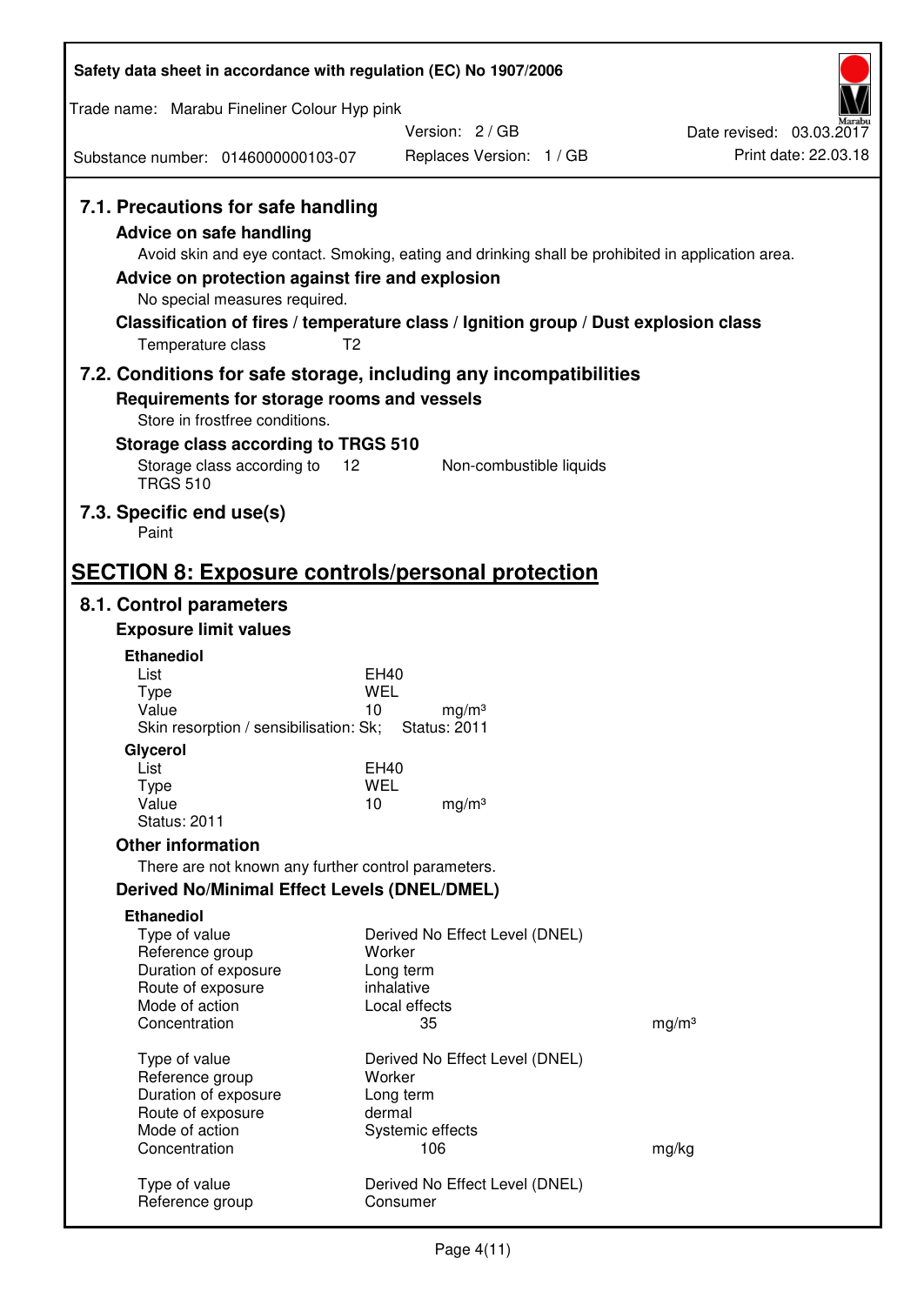| Safety data sheet in accordance with regulation (EC) No 1907/2006 |                                                                                                       |                                                  |  |  |  |
|-------------------------------------------------------------------|-------------------------------------------------------------------------------------------------------|--------------------------------------------------|--|--|--|
| Trade name: Marabu Fineliner Colour Hyp pink                      |                                                                                                       |                                                  |  |  |  |
| Substance number: 0146000000103-07                                | Version: 2 / GB<br>Replaces Version: 1 / GB                                                           | Date revised: 03.03.2017<br>Print date: 22.03.18 |  |  |  |
| Duration of exposure                                              | Long term                                                                                             |                                                  |  |  |  |
| Route of exposure<br>Mode of action                               | inhalative<br>Local effects                                                                           |                                                  |  |  |  |
| Concentration                                                     | 7                                                                                                     | mg/m <sup>3</sup>                                |  |  |  |
| Type of value                                                     | Derived No Effect Level (DNEL)                                                                        |                                                  |  |  |  |
| Reference group                                                   | Consumer                                                                                              |                                                  |  |  |  |
| Duration of exposure                                              | Long term                                                                                             |                                                  |  |  |  |
| Route of exposure                                                 | dermal                                                                                                |                                                  |  |  |  |
| Mode of action                                                    | Systemic effects                                                                                      |                                                  |  |  |  |
| Concentration                                                     | 53                                                                                                    | mg/kg                                            |  |  |  |
| <b>Predicted No Effect Concentration (PNEC)</b>                   |                                                                                                       |                                                  |  |  |  |
| <b>Ethanediol</b>                                                 |                                                                                                       |                                                  |  |  |  |
| Type of value                                                     | <b>PNEC</b>                                                                                           |                                                  |  |  |  |
| <b>Type</b>                                                       | Freshwater                                                                                            |                                                  |  |  |  |
| Concentration                                                     | 10                                                                                                    | mg/l                                             |  |  |  |
| Type of value                                                     | <b>PNEC</b>                                                                                           |                                                  |  |  |  |
| <b>Type</b>                                                       | Saltwater                                                                                             |                                                  |  |  |  |
| Concentration                                                     | 1                                                                                                     | mg/l                                             |  |  |  |
| Type of value                                                     | <b>PNEC</b>                                                                                           |                                                  |  |  |  |
| <b>Type</b>                                                       | Water (intermittent release)                                                                          |                                                  |  |  |  |
| Concentration                                                     | 10                                                                                                    | mg/l                                             |  |  |  |
| Type of value                                                     | <b>PNEC</b>                                                                                           |                                                  |  |  |  |
| <b>Type</b>                                                       | Sewage treatment plant (STP)                                                                          |                                                  |  |  |  |
| Concentration                                                     | 199,5                                                                                                 | mg/l                                             |  |  |  |
| Type of value                                                     | <b>PNEC</b>                                                                                           |                                                  |  |  |  |
| Type                                                              | Freshwater sediment                                                                                   |                                                  |  |  |  |
| Concentration                                                     | 37                                                                                                    | mg/kg                                            |  |  |  |
| Type of value                                                     | <b>PNEC</b>                                                                                           |                                                  |  |  |  |
| Type                                                              | Marine sediment                                                                                       |                                                  |  |  |  |
| Concentration                                                     | 3,7                                                                                                   | mg/kg                                            |  |  |  |
| Type of value                                                     | <b>PNEC</b>                                                                                           |                                                  |  |  |  |
| <b>Type</b>                                                       | Soil                                                                                                  |                                                  |  |  |  |
| Concentration                                                     | 1,53                                                                                                  | mg/kg                                            |  |  |  |
| 8.2. Exposure controls                                            |                                                                                                       |                                                  |  |  |  |
| <b>Exposure controls</b>                                          |                                                                                                       |                                                  |  |  |  |
| Provide adequate ventilation.                                     |                                                                                                       |                                                  |  |  |  |
| <b>Respiratory protection</b>                                     |                                                                                                       |                                                  |  |  |  |
| Not necessary.                                                    |                                                                                                       |                                                  |  |  |  |
| <b>Hand protection</b>                                            |                                                                                                       |                                                  |  |  |  |
| Not necessary.                                                    |                                                                                                       |                                                  |  |  |  |
| In case of intensive contact wear protective gloves.              | There is no one glove material or combination of materials that will give unlimited resistance to any |                                                  |  |  |  |
| individual or combination of chemicals.                           |                                                                                                       |                                                  |  |  |  |
|                                                                   | For prolonged or repeated handling nitrile rubber gloves with textile undergloves are required.       |                                                  |  |  |  |
| Material thickness<br>$\, > \,$                                   | 0,5<br>mm                                                                                             |                                                  |  |  |  |
| Breakthrough time<br>$\,<\,$                                      | 30<br>min                                                                                             |                                                  |  |  |  |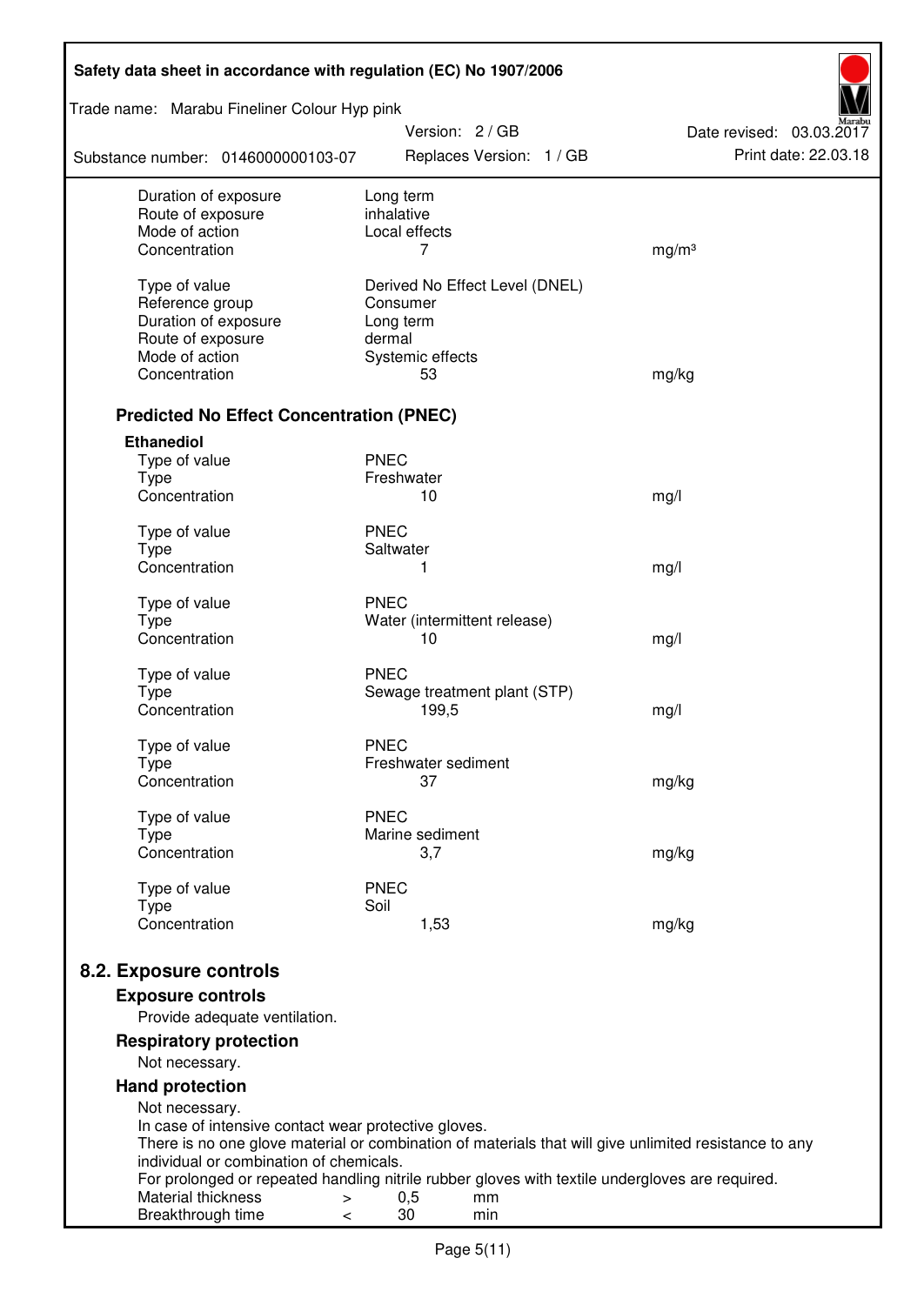| Safety data sheet in accordance with regulation (EC) No 1907/2006                                                                                                                                                                                                                                                                                                                                                                             |                                                      |                          |                                                                                                                                                                                                                                                                                                                    |
|-----------------------------------------------------------------------------------------------------------------------------------------------------------------------------------------------------------------------------------------------------------------------------------------------------------------------------------------------------------------------------------------------------------------------------------------------|------------------------------------------------------|--------------------------|--------------------------------------------------------------------------------------------------------------------------------------------------------------------------------------------------------------------------------------------------------------------------------------------------------------------|
| Trade name: Marabu Fineliner Colour Hyp pink                                                                                                                                                                                                                                                                                                                                                                                                  |                                                      |                          |                                                                                                                                                                                                                                                                                                                    |
|                                                                                                                                                                                                                                                                                                                                                                                                                                               | Version: 2 / GB                                      |                          | Date revised: 03.03.2017                                                                                                                                                                                                                                                                                           |
| Substance number: 0146000000103-07                                                                                                                                                                                                                                                                                                                                                                                                            |                                                      | Replaces Version: 1 / GB | Print date: 22.03.18                                                                                                                                                                                                                                                                                               |
| The breakthrough time must be greater than the end use time of the product.<br>replacement must be followed.<br>Gloves should be replaced regularly and if there is any sign of damage to the glove material.<br>Always ensure that gloves are free from defects and that they are stored and used correctly.<br>maintenance.<br>once exposure has occurred.<br>Eye protection<br>Not necessary.<br><b>Body protection</b><br>Not applicable. |                                                      |                          | The instructions and information provided by the glove manufacturer on use, storage, maintenance and<br>The performance or effectiveness of the glove may be reduced by physical/ chemical damage and poor<br>Barrier creams may help to protect the exposed areas of the skin, they should however not be applied |
| <b>SECTION 9: Physical and chemical properties</b>                                                                                                                                                                                                                                                                                                                                                                                            |                                                      |                          |                                                                                                                                                                                                                                                                                                                    |
| 9.1. Information on basic physical and chemical properties                                                                                                                                                                                                                                                                                                                                                                                    |                                                      |                          |                                                                                                                                                                                                                                                                                                                    |
| <b>Form</b><br><b>Colour</b>                                                                                                                                                                                                                                                                                                                                                                                                                  | liquid<br>coloured                                   |                          |                                                                                                                                                                                                                                                                                                                    |
| <b>Odour</b>                                                                                                                                                                                                                                                                                                                                                                                                                                  | odourless                                            |                          |                                                                                                                                                                                                                                                                                                                    |
| <b>Odour threshold</b>                                                                                                                                                                                                                                                                                                                                                                                                                        |                                                      |                          |                                                                                                                                                                                                                                                                                                                    |
| Remarks                                                                                                                                                                                                                                                                                                                                                                                                                                       | No data available                                    |                          |                                                                                                                                                                                                                                                                                                                    |
| <b>Melting point</b>                                                                                                                                                                                                                                                                                                                                                                                                                          |                                                      |                          |                                                                                                                                                                                                                                                                                                                    |
| Remarks                                                                                                                                                                                                                                                                                                                                                                                                                                       | not determined                                       |                          |                                                                                                                                                                                                                                                                                                                    |
| <b>Freezing point</b>                                                                                                                                                                                                                                                                                                                                                                                                                         |                                                      |                          |                                                                                                                                                                                                                                                                                                                    |
| Remarks                                                                                                                                                                                                                                                                                                                                                                                                                                       | not determined                                       |                          |                                                                                                                                                                                                                                                                                                                    |
| Initial boiling point and boiling range                                                                                                                                                                                                                                                                                                                                                                                                       |                                                      |                          |                                                                                                                                                                                                                                                                                                                    |
| Value                                                                                                                                                                                                                                                                                                                                                                                                                                         | 100<br>appr.                                         |                          | °C                                                                                                                                                                                                                                                                                                                 |
| Pressure                                                                                                                                                                                                                                                                                                                                                                                                                                      | 1.013                                                | hPa                      |                                                                                                                                                                                                                                                                                                                    |
| Source                                                                                                                                                                                                                                                                                                                                                                                                                                        | Literature value                                     |                          |                                                                                                                                                                                                                                                                                                                    |
| <b>Flash point</b>                                                                                                                                                                                                                                                                                                                                                                                                                            |                                                      |                          |                                                                                                                                                                                                                                                                                                                    |
| Remarks                                                                                                                                                                                                                                                                                                                                                                                                                                       | Not applicable                                       |                          |                                                                                                                                                                                                                                                                                                                    |
| Evaporation rate (ether $= 1$ ) :                                                                                                                                                                                                                                                                                                                                                                                                             |                                                      |                          |                                                                                                                                                                                                                                                                                                                    |
| Remarks                                                                                                                                                                                                                                                                                                                                                                                                                                       | not determined                                       |                          |                                                                                                                                                                                                                                                                                                                    |
| Flammability (solid, gas)<br>Not applicable                                                                                                                                                                                                                                                                                                                                                                                                   |                                                      |                          |                                                                                                                                                                                                                                                                                                                    |
| Upper/lower flammability or explosive limits                                                                                                                                                                                                                                                                                                                                                                                                  |                                                      |                          |                                                                                                                                                                                                                                                                                                                    |
| Lower explosion limit<br>Upper explosion limit<br>Source                                                                                                                                                                                                                                                                                                                                                                                      | 3,2<br>appr.<br>53<br>appr.<br>Literature value      |                          | $%$ (V)<br>$%$ (V)                                                                                                                                                                                                                                                                                                 |
| Vapour pressure                                                                                                                                                                                                                                                                                                                                                                                                                               |                                                      |                          |                                                                                                                                                                                                                                                                                                                    |
| Value<br>Temperature<br>Method                                                                                                                                                                                                                                                                                                                                                                                                                | 23<br>appr.<br>20<br>Value taken from the literature | °C                       | hPa                                                                                                                                                                                                                                                                                                                |
| <b>Vapour density</b>                                                                                                                                                                                                                                                                                                                                                                                                                         |                                                      |                          |                                                                                                                                                                                                                                                                                                                    |
| Remarks                                                                                                                                                                                                                                                                                                                                                                                                                                       | not determined                                       |                          |                                                                                                                                                                                                                                                                                                                    |
| <b>Density</b>                                                                                                                                                                                                                                                                                                                                                                                                                                |                                                      |                          |                                                                                                                                                                                                                                                                                                                    |
| Remarks                                                                                                                                                                                                                                                                                                                                                                                                                                       | not determined                                       |                          |                                                                                                                                                                                                                                                                                                                    |
| Solubility in water                                                                                                                                                                                                                                                                                                                                                                                                                           |                                                      |                          |                                                                                                                                                                                                                                                                                                                    |
| Remarks                                                                                                                                                                                                                                                                                                                                                                                                                                       | miscible                                             |                          |                                                                                                                                                                                                                                                                                                                    |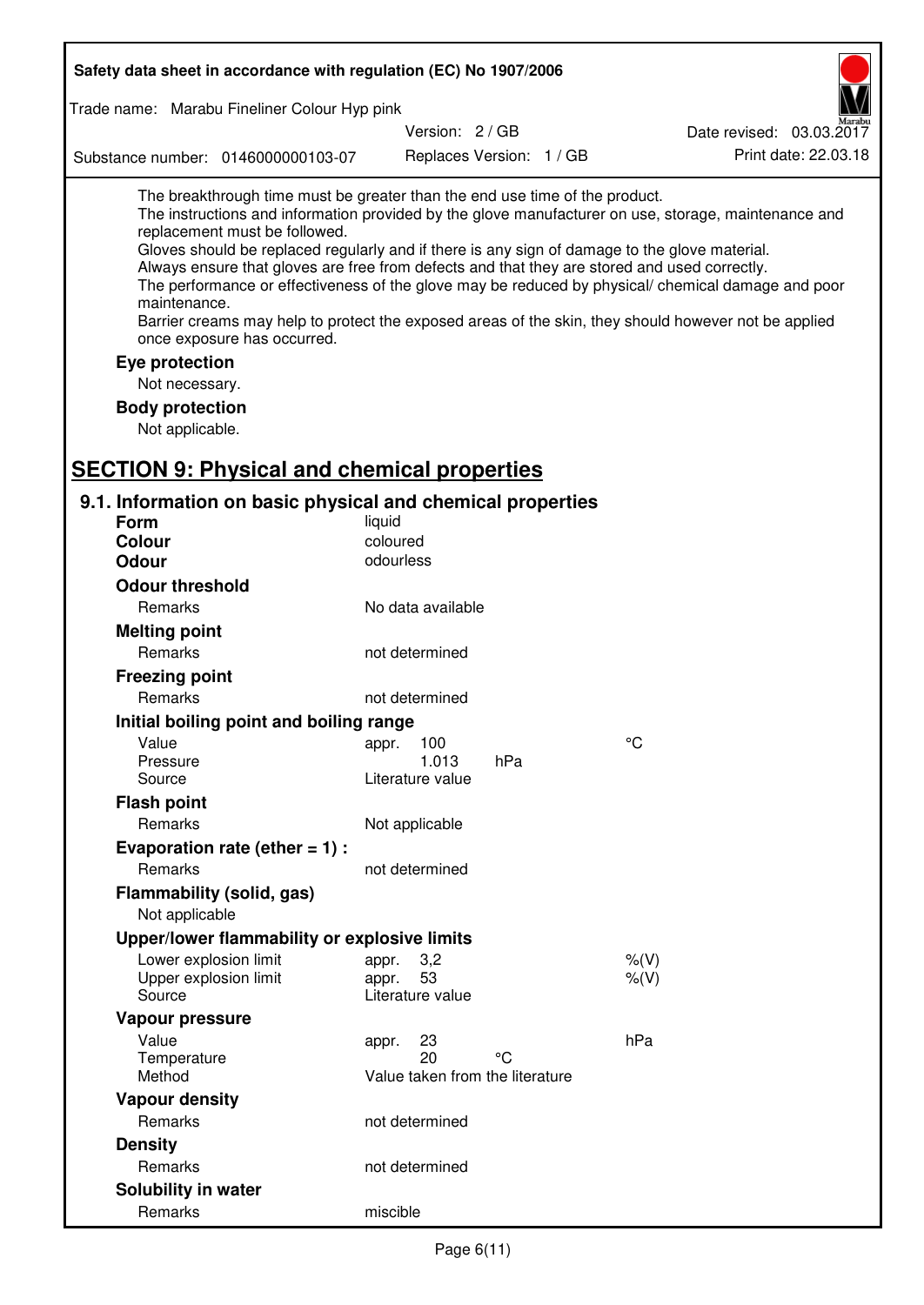| Safety data sheet in accordance with regulation (EC) No 1907/2006         |                                                                   |    |                                                  |  |  |
|---------------------------------------------------------------------------|-------------------------------------------------------------------|----|--------------------------------------------------|--|--|
| Trade name: Marabu Fineliner Colour Hyp pink                              |                                                                   |    |                                                  |  |  |
| Substance number: 0146000000103-07                                        | Version: 2/GB<br>Replaces Version: 1 / GB                         |    | Date revised: 03.03.2017<br>Print date: 22.03.18 |  |  |
| Ignition temperature                                                      |                                                                   |    |                                                  |  |  |
| Value                                                                     | 410<br>appr.                                                      | °C |                                                  |  |  |
| Source                                                                    | Literature value                                                  |    |                                                  |  |  |
| <b>Viscosity</b>                                                          |                                                                   |    |                                                  |  |  |
| Remarks<br>Remarks                                                        | not determined                                                    |    |                                                  |  |  |
| 9.2. Other information                                                    |                                                                   |    |                                                  |  |  |
| <b>Other information</b><br>None known                                    |                                                                   |    |                                                  |  |  |
|                                                                           |                                                                   |    |                                                  |  |  |
| <b>SECTION 10: Stability and reactivity</b>                               |                                                                   |    |                                                  |  |  |
| 10.1. Reactivity<br>None                                                  |                                                                   |    |                                                  |  |  |
| 10.2. Chemical stability<br>No hazardous reactions known.                 |                                                                   |    |                                                  |  |  |
| 10.3. Possibility of hazardous reactions<br>No hazardous reactions known. |                                                                   |    |                                                  |  |  |
| 10.4. Conditions to avoid<br>No hazardous reactions known.                |                                                                   |    |                                                  |  |  |
| 10.5. Incompatible materials<br>None                                      |                                                                   |    |                                                  |  |  |
| 10.6. Hazardous decomposition products                                    |                                                                   |    |                                                  |  |  |
| No hazardous decomposition products known.                                |                                                                   |    |                                                  |  |  |
| <b>SECTION 11: Toxicological information</b>                              |                                                                   |    |                                                  |  |  |
| 11.1. Information on toxicological effects                                |                                                                   |    |                                                  |  |  |
| <b>Acute oral toxicity</b>                                                |                                                                   |    |                                                  |  |  |
| Remarks                                                                   | Based on available data, the classification criteria are not met. |    |                                                  |  |  |
| <b>Acute dermal toxicity</b>                                              |                                                                   |    |                                                  |  |  |
| Remarks                                                                   | Based on available data, the classification criteria are not met. |    |                                                  |  |  |
| <b>Acute inhalational toxicity</b>                                        |                                                                   |    |                                                  |  |  |
| Remarks                                                                   | Based on available data, the classification criteria are not met. |    |                                                  |  |  |
| <b>Skin corrosion/irritation</b>                                          |                                                                   |    |                                                  |  |  |
| Remarks                                                                   | Based on available data, the classification criteria are not met. |    |                                                  |  |  |
| Serious eye damage/irritation                                             |                                                                   |    |                                                  |  |  |
| Remarks                                                                   | Based on available data, the classification criteria are not met. |    |                                                  |  |  |
| <b>Sensitization</b><br>Remarks                                           |                                                                   |    |                                                  |  |  |
|                                                                           | Based on available data, the classification criteria are not met. |    |                                                  |  |  |
| <b>Mutagenicity</b><br>Remarks                                            | Based on available data, the classification criteria are not met. |    |                                                  |  |  |
| <b>Reproductive toxicity</b>                                              |                                                                   |    |                                                  |  |  |
| Remarks                                                                   | Based on available data, the classification criteria are not met. |    |                                                  |  |  |
| Carcinogenicity                                                           |                                                                   |    |                                                  |  |  |
| Remarks                                                                   | Based on available data, the classification criteria are not met. |    |                                                  |  |  |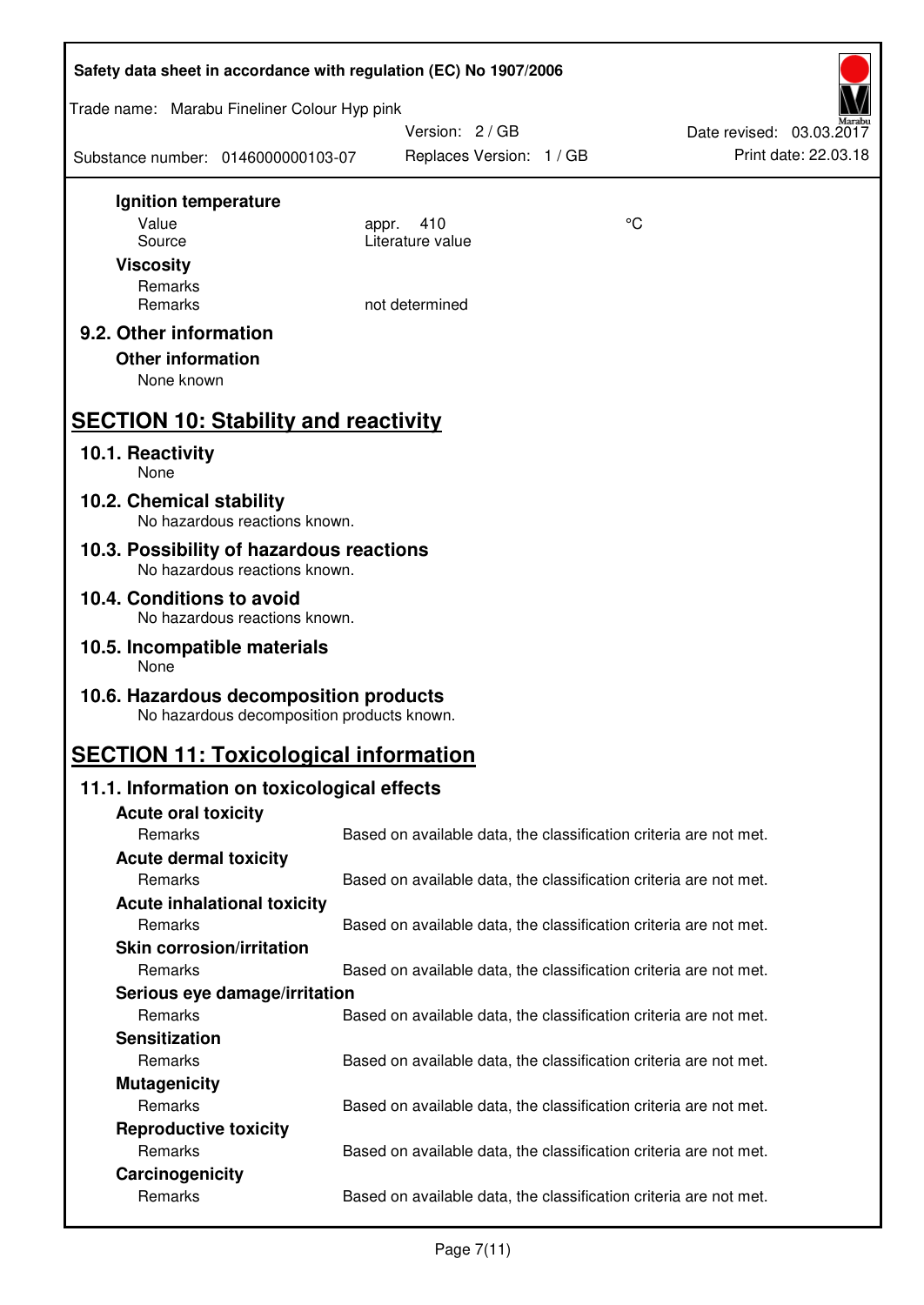#### **Safety data sheet in accordance with regulation (EC) No 1907/2006**

Trade name: Marabu Fineliner Colour Hyp pink

Version: 2 / GB

Substance number: 0146000000103-07

Replaces Version: 1 / GB Print date: 22.03.18 Date revised: 03.03.2017

## **Specific Target Organ Toxicity (STOT)**

**Single exposure** 

Based on available data, the classification criteria are not met.

**Repeated exposure** 

Remarks Based on available data, the classification criteria are not met.

#### **Aspiration hazard**

Based on available data, the classification criteria are not met.

#### **Experience in practice**

Provided all the recommended protective and safety precautions are taken, experience shows that no risk to health can be expected.

#### **Other information**

There are no data available on the mixture itself. The mixture has been assessed following the additivity method of the GHS/CLP Regulation (EC) No 1272/2008.

## **SECTION 12: Ecological information**

## **12.1. Toxicity**

#### **General information**

There are no data available on the mixture itself.Do not allow to enter drains or water courses.The mixture has been assessed following the summation method of the CLP Regulation (EC) No 1272/2008 and is not classified as dangerous for the environment.

## **12.2. Persistence and degradability**

#### **General information**

There are no data available on the mixture itself.

## **12.3. Bioaccumulative potential**

#### **General information**

There are no data available on the mixture itself.

#### **12.4. Mobility in soil**

#### **General information**

There are no data available on the mixture itself.

**12.5. Results of PBT and vPvB assessment** 

#### **General information**

There are no data available on the mixture itself.

#### **12.6. Other adverse effects**

#### **General information**

There are no data available on the mixture itself.

# **SECTION 13: Disposal considerations**

## **13.1. Waste treatment methods**

## **Disposal recommendations for the product**

The product can be placed with other household refuse. Small residues in containers can be washed-out with water and put into the drainage system.

#### **Disposal recommendations for packaging**

Packaging that cannot be cleaned should be disposed off as product waste. Completely emptied packagings can be given for recycling.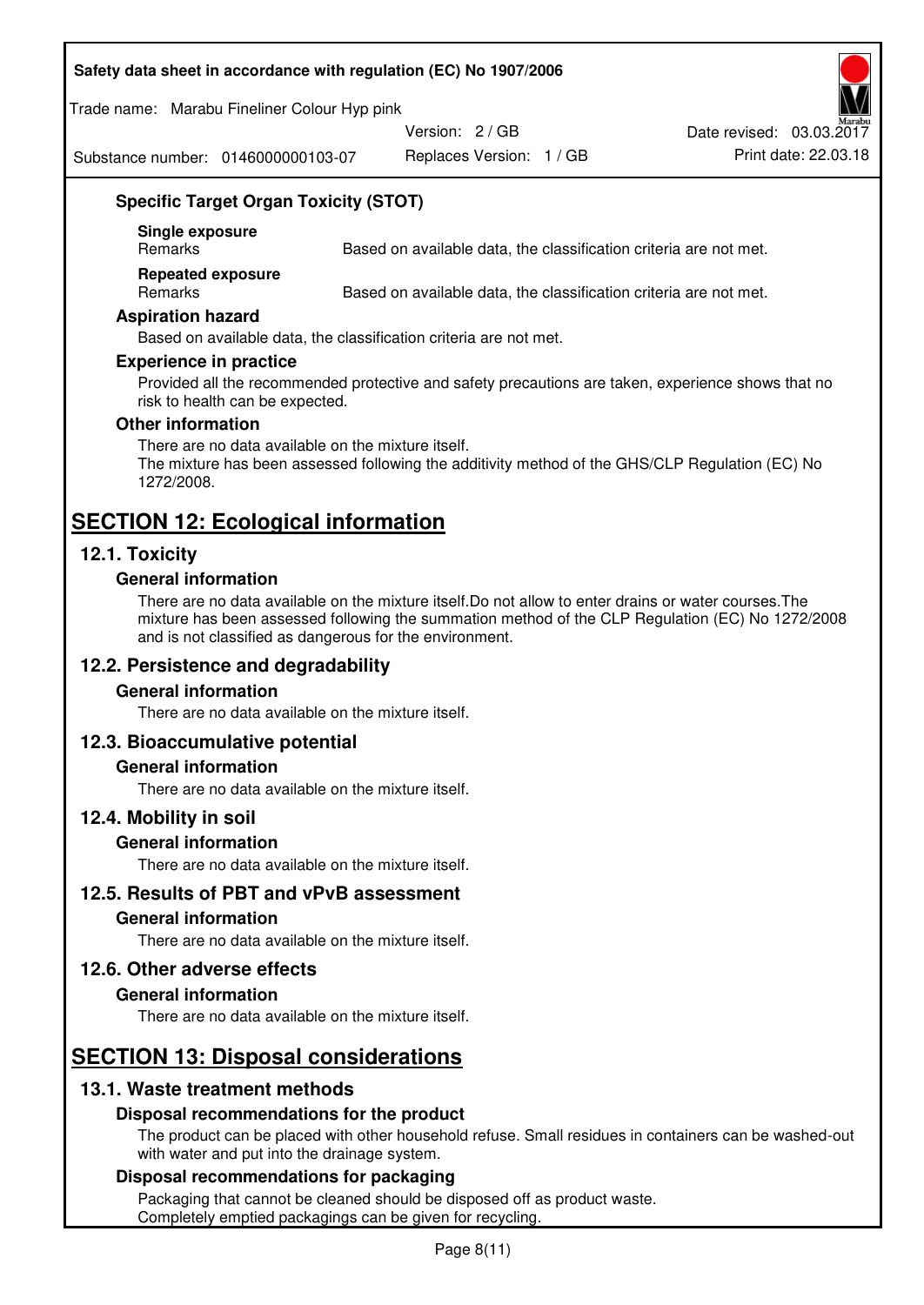| Safety data sheet in accordance with regulation (EC) No 1907/2006                                                     |                                                                                                                                                                             |                                                  |  |  |  |  |
|-----------------------------------------------------------------------------------------------------------------------|-----------------------------------------------------------------------------------------------------------------------------------------------------------------------------|--------------------------------------------------|--|--|--|--|
| Trade name: Marabu Fineliner Colour Hyp pink                                                                          |                                                                                                                                                                             |                                                  |  |  |  |  |
| Substance number: 0146000000103-07                                                                                    | Version: 2 / GB<br>Replaces Version: 1 / GB                                                                                                                                 | Date revised: 03.03.2017<br>Print date: 22.03.18 |  |  |  |  |
|                                                                                                                       |                                                                                                                                                                             |                                                  |  |  |  |  |
| <b>SECTION 14: Transport information</b>                                                                              |                                                                                                                                                                             |                                                  |  |  |  |  |
| <b>Land transport ADR/RID</b>                                                                                         |                                                                                                                                                                             |                                                  |  |  |  |  |
| Non-dangerous goods<br>14.1. UN number<br>$UN -$                                                                      |                                                                                                                                                                             |                                                  |  |  |  |  |
| 14.2. UN proper shipping name                                                                                         |                                                                                                                                                                             |                                                  |  |  |  |  |
| 14.3. Transport hazard class(es)                                                                                      |                                                                                                                                                                             |                                                  |  |  |  |  |
| Class<br>Label                                                                                                        |                                                                                                                                                                             |                                                  |  |  |  |  |
| 14.4. Packing group                                                                                                   |                                                                                                                                                                             |                                                  |  |  |  |  |
| Packing group                                                                                                         |                                                                                                                                                                             |                                                  |  |  |  |  |
| Transport category<br>14.5. Environmental hazards                                                                     | $\Omega$                                                                                                                                                                    |                                                  |  |  |  |  |
|                                                                                                                       |                                                                                                                                                                             |                                                  |  |  |  |  |
| <b>Marine transport IMDG/GGVSee</b><br>14.1. UN number<br>$UN -$                                                      | The product does not constitute a hazardous substance in sea transport.                                                                                                     |                                                  |  |  |  |  |
| 14.2. UN proper shipping name                                                                                         |                                                                                                                                                                             |                                                  |  |  |  |  |
| 14.3. Transport hazard class(es)<br>Class                                                                             |                                                                                                                                                                             |                                                  |  |  |  |  |
| Subsidiary risk<br>14.4. Packing group                                                                                |                                                                                                                                                                             |                                                  |  |  |  |  |
| Packing group                                                                                                         |                                                                                                                                                                             |                                                  |  |  |  |  |
| 14.5. Environmental hazards<br>no                                                                                     |                                                                                                                                                                             |                                                  |  |  |  |  |
| Air transport ICAO/IATA                                                                                               |                                                                                                                                                                             |                                                  |  |  |  |  |
| 14.1. UN number<br>$UN -$                                                                                             | The product does not constitute a hazardous substance in air transport.                                                                                                     |                                                  |  |  |  |  |
| 14.2. UN proper shipping name                                                                                         |                                                                                                                                                                             |                                                  |  |  |  |  |
| 14.3. Transport hazard class(es)                                                                                      |                                                                                                                                                                             |                                                  |  |  |  |  |
| Class                                                                                                                 |                                                                                                                                                                             |                                                  |  |  |  |  |
| Subsidiary risk                                                                                                       |                                                                                                                                                                             |                                                  |  |  |  |  |
| 14.4. Packing group<br>Packing group                                                                                  |                                                                                                                                                                             |                                                  |  |  |  |  |
| 14.5. Environmental hazards                                                                                           |                                                                                                                                                                             |                                                  |  |  |  |  |
| Information for all modes of transport<br>14.6. Special precautions for user<br>Transport within the user's premises: | Always transport in closed containers that are upright and secure.<br>Ensure that persons transporting the product know what to do in the event of an accident or spillage. |                                                  |  |  |  |  |
| <b>Other information</b>                                                                                              |                                                                                                                                                                             |                                                  |  |  |  |  |
| no                                                                                                                    | 14.7. Transport in bulk according to Annex II of Marpol and the IBC Code                                                                                                    |                                                  |  |  |  |  |
| <b>SECTION 15: Regulatory information ***</b>                                                                         |                                                                                                                                                                             |                                                  |  |  |  |  |
| 15.1. Safety, health and environmental regulations/legislation specific for the substance                             |                                                                                                                                                                             |                                                  |  |  |  |  |
|                                                                                                                       |                                                                                                                                                                             |                                                  |  |  |  |  |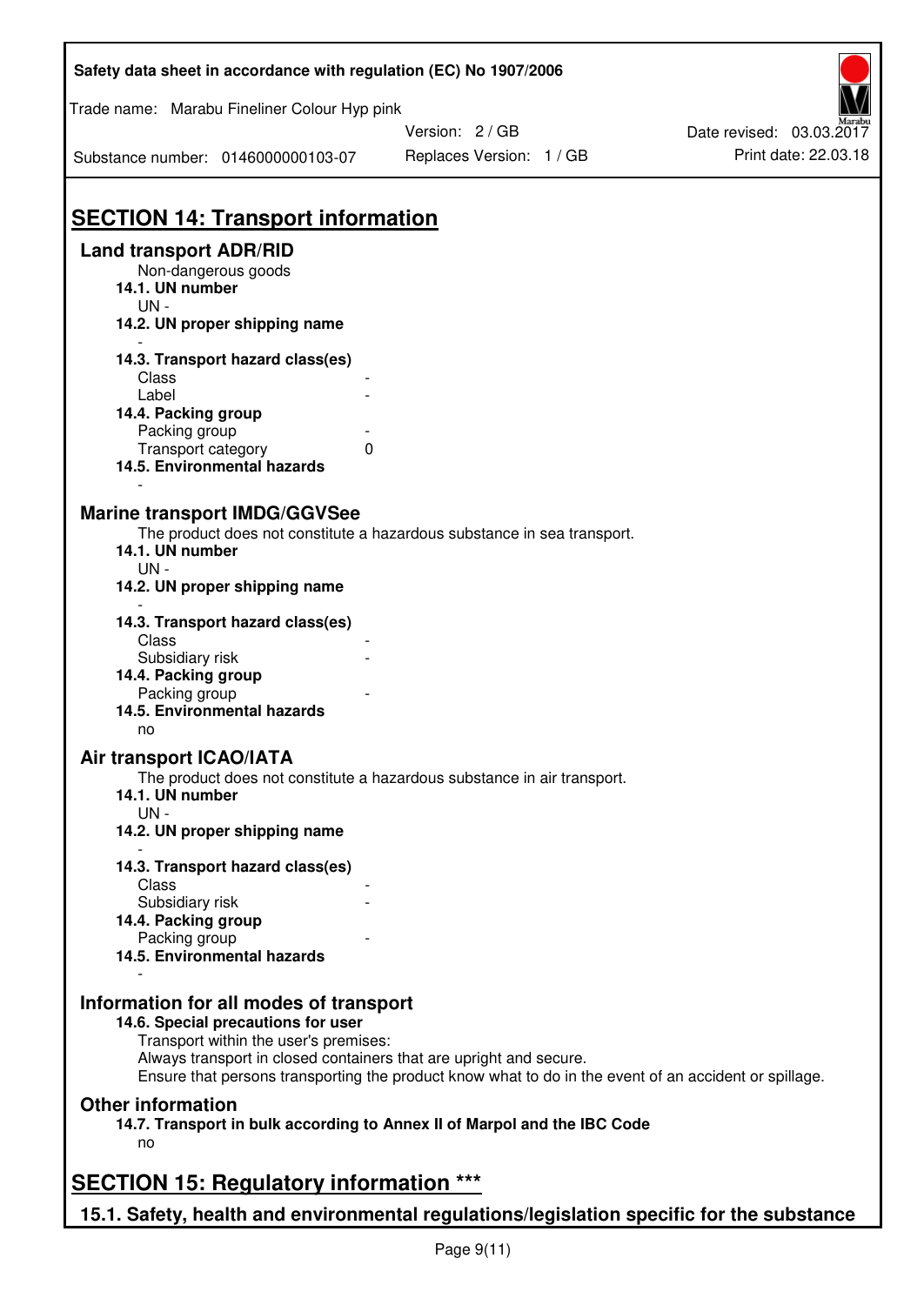| Safety data sheet in accordance with regulation (EC) No 1907/2006 |                                                                                                                                                                                                                                                                                                                                                                                                                                                                   |                                                               |               |                                                                                                                                                                                                                                                                                                                 |
|-------------------------------------------------------------------|-------------------------------------------------------------------------------------------------------------------------------------------------------------------------------------------------------------------------------------------------------------------------------------------------------------------------------------------------------------------------------------------------------------------------------------------------------------------|---------------------------------------------------------------|---------------|-----------------------------------------------------------------------------------------------------------------------------------------------------------------------------------------------------------------------------------------------------------------------------------------------------------------|
| Trade name: Marabu Fineliner Colour Hyp pink                      |                                                                                                                                                                                                                                                                                                                                                                                                                                                                   |                                                               |               |                                                                                                                                                                                                                                                                                                                 |
|                                                                   |                                                                                                                                                                                                                                                                                                                                                                                                                                                                   | Version: 2 / GB                                               |               | Date revised: 03.03.2017                                                                                                                                                                                                                                                                                        |
| Substance number: 0146000000103-07                                |                                                                                                                                                                                                                                                                                                                                                                                                                                                                   | Replaces Version: 1 / GB                                      |               | Print date: 22.03.18                                                                                                                                                                                                                                                                                            |
| or mixture                                                        |                                                                                                                                                                                                                                                                                                                                                                                                                                                                   |                                                               |               |                                                                                                                                                                                                                                                                                                                 |
| <b>VOC ***</b>                                                    |                                                                                                                                                                                                                                                                                                                                                                                                                                                                   |                                                               |               |                                                                                                                                                                                                                                                                                                                 |
| VOC (EU)                                                          |                                                                                                                                                                                                                                                                                                                                                                                                                                                                   | $\mathbf{0}$                                                  | $\frac{1}{6}$ |                                                                                                                                                                                                                                                                                                                 |
| <b>Other information</b>                                          |                                                                                                                                                                                                                                                                                                                                                                                                                                                                   |                                                               |               |                                                                                                                                                                                                                                                                                                                 |
| 15.2. Chemical safety assessment                                  | All components are contained in the TSCA inventory or exempted.<br>All components are contained in the AICS inventory.<br>All components are contained in the PICCS inventory.<br>All components are contained in the DSL inventory.<br>All components are contained in the IECSC inventory.<br>All components are contained in the NZIOC inventory.<br>All components are contained in the ENCS inventory.<br>All components are contained in the ECL inventory. |                                                               |               |                                                                                                                                                                                                                                                                                                                 |
|                                                                   | For this preparation a chemical safety assessment has not been carried out.                                                                                                                                                                                                                                                                                                                                                                                       |                                                               |               |                                                                                                                                                                                                                                                                                                                 |
| <b>SECTION 16: Other information</b>                              |                                                                                                                                                                                                                                                                                                                                                                                                                                                                   |                                                               |               |                                                                                                                                                                                                                                                                                                                 |
| Hazard statements listed in Chapter 3                             |                                                                                                                                                                                                                                                                                                                                                                                                                                                                   |                                                               |               |                                                                                                                                                                                                                                                                                                                 |
| H301                                                              |                                                                                                                                                                                                                                                                                                                                                                                                                                                                   | Toxic if swallowed.                                           |               |                                                                                                                                                                                                                                                                                                                 |
| H302                                                              |                                                                                                                                                                                                                                                                                                                                                                                                                                                                   | Harmful if swallowed.                                         |               |                                                                                                                                                                                                                                                                                                                 |
| H311<br>H312                                                      |                                                                                                                                                                                                                                                                                                                                                                                                                                                                   | Toxic in contact with skin.<br>Harmful in contact with skin.  |               |                                                                                                                                                                                                                                                                                                                 |
| H314                                                              |                                                                                                                                                                                                                                                                                                                                                                                                                                                                   | Causes severe skin burns and eye damage.                      |               |                                                                                                                                                                                                                                                                                                                 |
| H315                                                              |                                                                                                                                                                                                                                                                                                                                                                                                                                                                   | Causes skin irritation.                                       |               |                                                                                                                                                                                                                                                                                                                 |
| H317                                                              |                                                                                                                                                                                                                                                                                                                                                                                                                                                                   | May cause an allergic skin reaction.                          |               |                                                                                                                                                                                                                                                                                                                 |
| H318                                                              |                                                                                                                                                                                                                                                                                                                                                                                                                                                                   | Causes serious eye damage.                                    |               |                                                                                                                                                                                                                                                                                                                 |
| H331                                                              |                                                                                                                                                                                                                                                                                                                                                                                                                                                                   | Toxic if inhaled.                                             |               |                                                                                                                                                                                                                                                                                                                 |
| H335                                                              |                                                                                                                                                                                                                                                                                                                                                                                                                                                                   | May cause respiratory irritation.                             |               |                                                                                                                                                                                                                                                                                                                 |
| H373                                                              |                                                                                                                                                                                                                                                                                                                                                                                                                                                                   |                                                               |               | May cause damage to organs through prolonged or repeated exposure:                                                                                                                                                                                                                                              |
| H400                                                              |                                                                                                                                                                                                                                                                                                                                                                                                                                                                   | Very toxic to aquatic life.                                   |               |                                                                                                                                                                                                                                                                                                                 |
| H410                                                              |                                                                                                                                                                                                                                                                                                                                                                                                                                                                   | Very toxic to aquatic life with long lasting effects.         |               |                                                                                                                                                                                                                                                                                                                 |
| <b>CLP categories listed in Chapter 3</b>                         |                                                                                                                                                                                                                                                                                                                                                                                                                                                                   |                                                               |               |                                                                                                                                                                                                                                                                                                                 |
| Acute Tox. 3                                                      |                                                                                                                                                                                                                                                                                                                                                                                                                                                                   | Acute toxicity, Category 3                                    |               |                                                                                                                                                                                                                                                                                                                 |
| Acute Tox. 4                                                      |                                                                                                                                                                                                                                                                                                                                                                                                                                                                   | Acute toxicity, Category 4                                    |               |                                                                                                                                                                                                                                                                                                                 |
| Aquatic Acute 1                                                   |                                                                                                                                                                                                                                                                                                                                                                                                                                                                   |                                                               |               | Hazardous to the aquatic environment, acute, Category 1                                                                                                                                                                                                                                                         |
| <b>Aquatic Chronic 1</b>                                          |                                                                                                                                                                                                                                                                                                                                                                                                                                                                   |                                                               |               | Hazardous to the aquatic environment, chronic, Category 1                                                                                                                                                                                                                                                       |
| Eye Dam. 1<br>Skin Corr. 1B                                       |                                                                                                                                                                                                                                                                                                                                                                                                                                                                   | Serious eye damage, Category 1<br>Skin corrosion, Category 1B |               |                                                                                                                                                                                                                                                                                                                 |
| Skin Irrit. 2                                                     |                                                                                                                                                                                                                                                                                                                                                                                                                                                                   | Skin irritation, Category 2                                   |               |                                                                                                                                                                                                                                                                                                                 |
| Skin Sens. 1                                                      |                                                                                                                                                                                                                                                                                                                                                                                                                                                                   | Skin sensitization, Category 1                                |               |                                                                                                                                                                                                                                                                                                                 |
| STOT RE 2                                                         |                                                                                                                                                                                                                                                                                                                                                                                                                                                                   |                                                               |               | Specific target organ toxicity - repeated exposure, Category 2                                                                                                                                                                                                                                                  |
| STOT SE3                                                          |                                                                                                                                                                                                                                                                                                                                                                                                                                                                   |                                                               |               | Specific target organ toxicity - single exposure, Category 3                                                                                                                                                                                                                                                    |
| <b>Supplemental information</b>                                   |                                                                                                                                                                                                                                                                                                                                                                                                                                                                   |                                                               |               |                                                                                                                                                                                                                                                                                                                 |
|                                                                   |                                                                                                                                                                                                                                                                                                                                                                                                                                                                   |                                                               |               | Relevant changes compared with the previous version of the safety data sheet are marked with: ***                                                                                                                                                                                                               |
| legislation.                                                      |                                                                                                                                                                                                                                                                                                                                                                                                                                                                   |                                                               |               | This information is based on our present state of knowledge. However, it should not constitute a<br>guarantee for any specific product properties and shall not establish a legally valid relationship.<br>The information in this Safety Data Sheet is based on the present state of knowledge and current     |
|                                                                   | to the supplier and obtaining written handling instructions.                                                                                                                                                                                                                                                                                                                                                                                                      |                                                               |               | It provides guidance on health, safety and environmental aspects of the product and should not be<br>construed as any guarantee of technical performance or suitability for particular applications.<br>The product should not be used for purposes other than those shown in Section 1 without first referring |
|                                                                   |                                                                                                                                                                                                                                                                                                                                                                                                                                                                   |                                                               |               | As the specific conditions of use of the product are outside the supplier's control, the user is responsible                                                                                                                                                                                                    |
|                                                                   | for ensuring that the requirements of relevant legislation are complied with.                                                                                                                                                                                                                                                                                                                                                                                     |                                                               |               | The information contained in this safety data sheet does not constitute the user's own assessment of                                                                                                                                                                                                            |